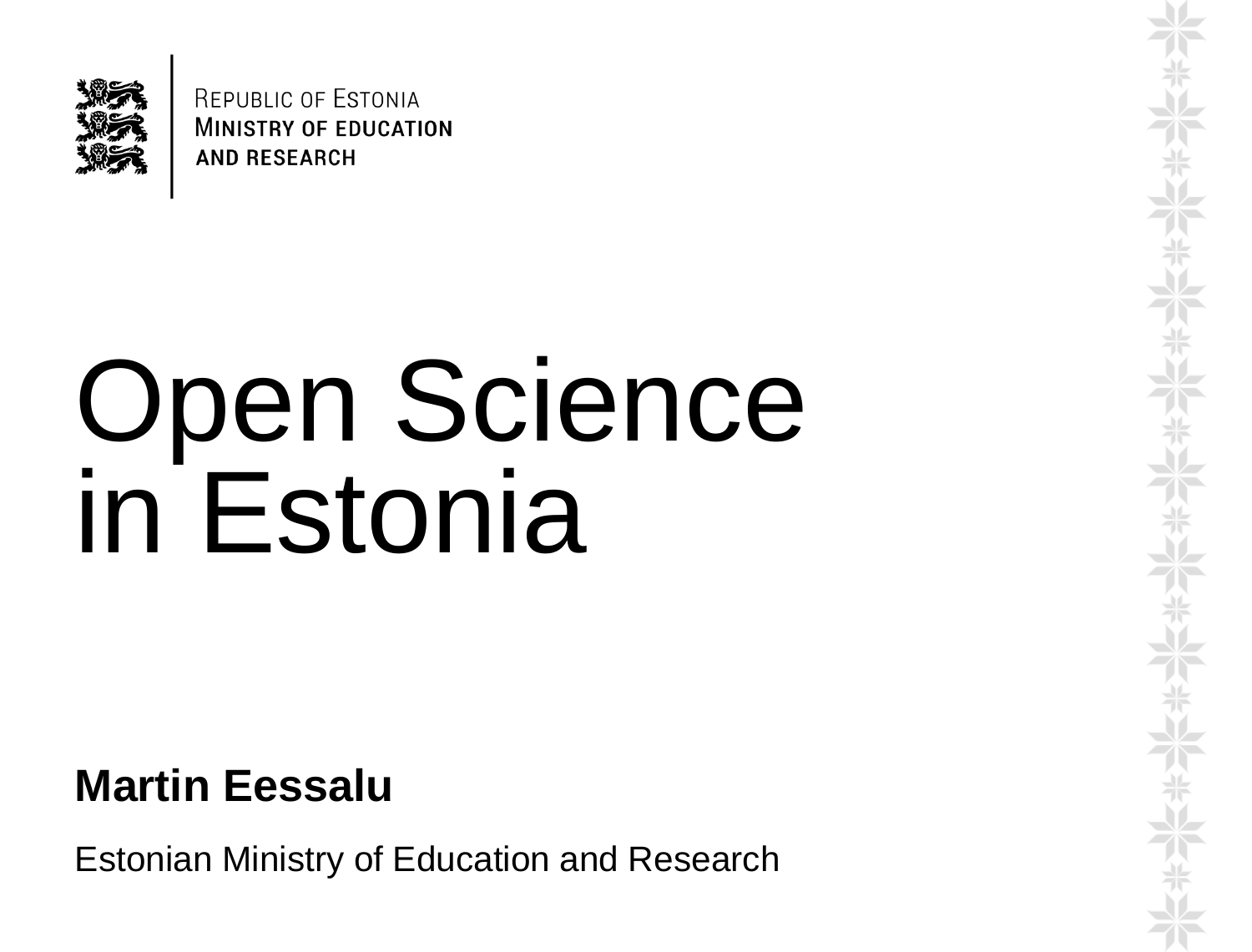### **Overview**

- . Open Science in R&D policy context
- . The present situation regarding Open Science in Estonia
- What are the current policy actions and where are we heading?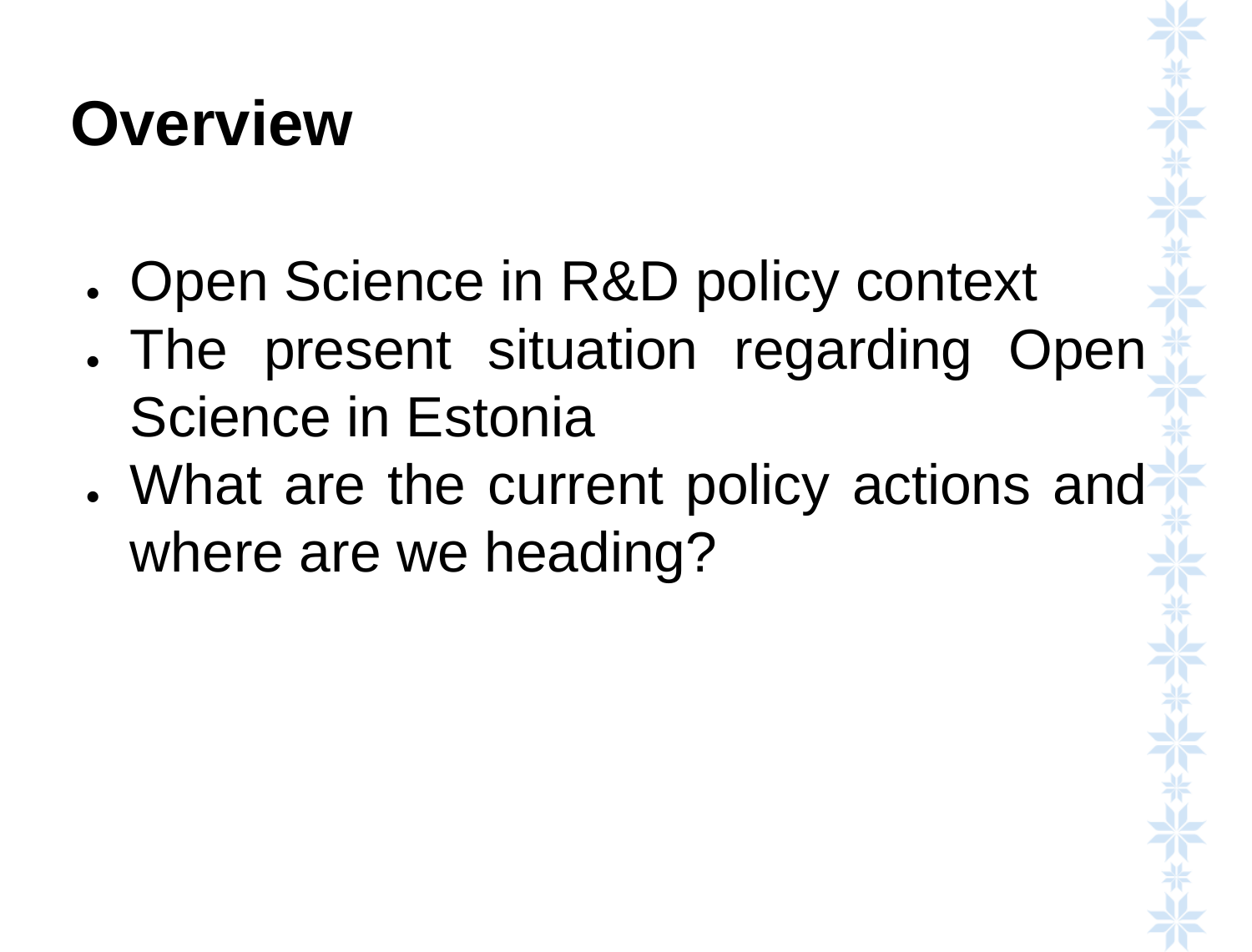## **Open Science in R&D policy**

- Open Science can contribute to a number of strategic goals. In the Estonian R&D policy it has goal of widening access to research results and data, therefore initiate more (re)use of the results by the researchers, enterpreneurs and the general public.
- . The wider impact of OS would be
	- Bringing research and the society closer together.
	- Strengthen the impact of research and innovation.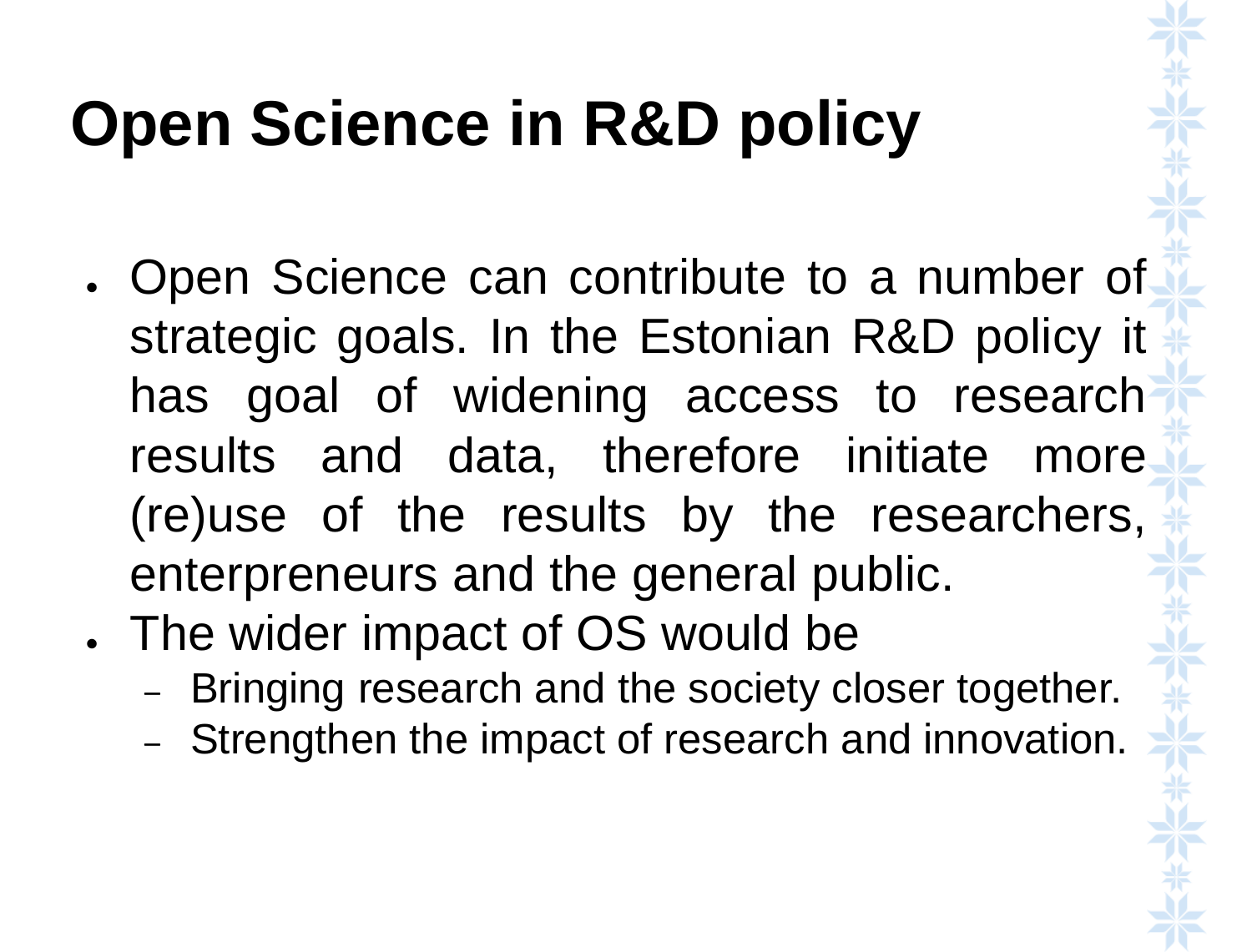## **The present situation (I)**

- **Green Open Access mandate** for the publications in the main research funding instuments
	- Estonian Research Council grants
	- Institutional core funding
- **No general mandate for open research data**. Estonian Research Council requires a Data Managment Plan for the grant applications.
- . There are a few specific sectoral R&D programmes that require both open publications and data:
	- A national R&D programme for **language technology** and
	- A national R&D programme for **digital humanities**.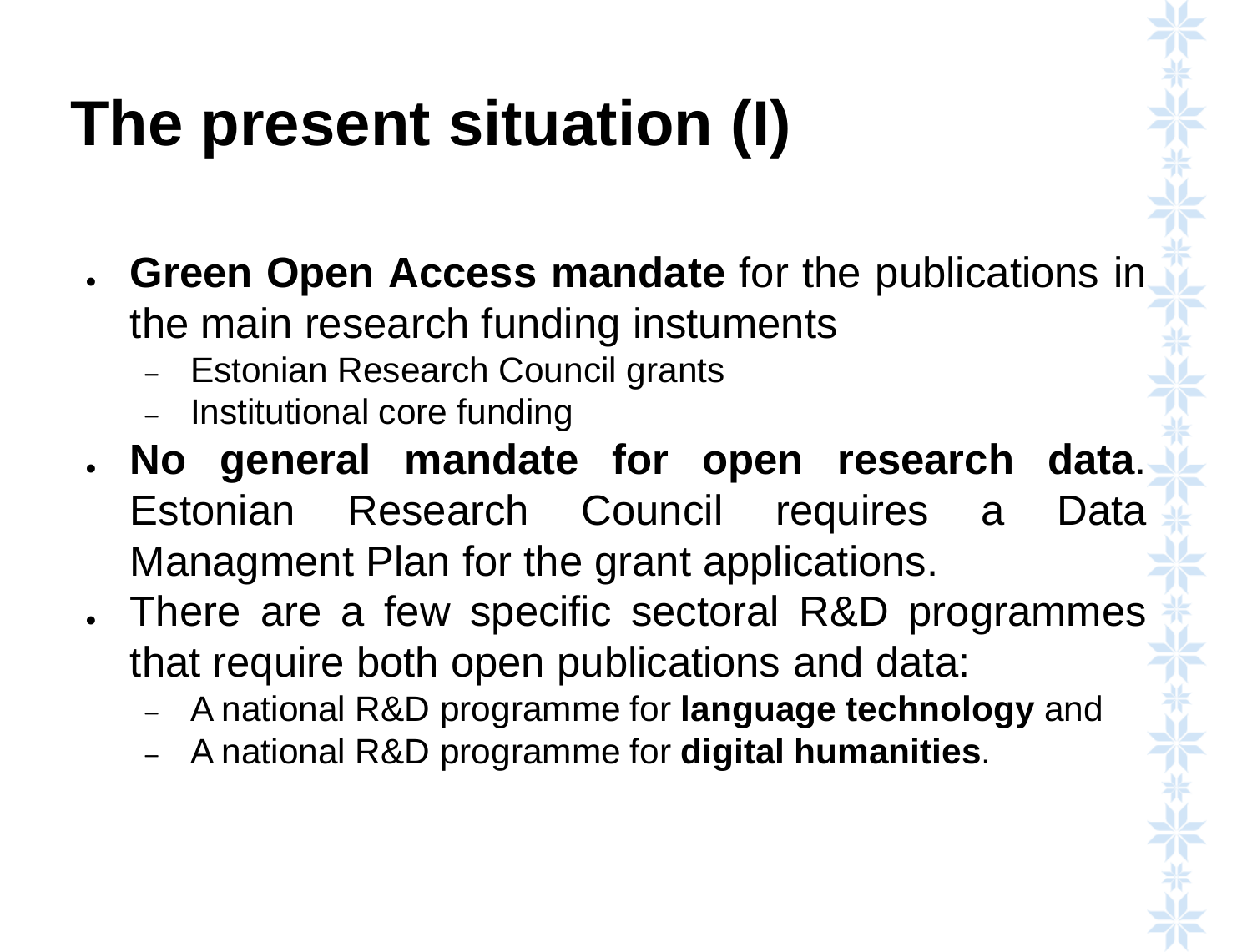## **The present situation (II)**

- . A few good examples of high level bottom-up initiatives in research infrastructure or general competence:
	- *Natural history archives and information network* in life sciences has built impressive digital infrastructure for maintaining, curating, analysing and publishing their data.
	- *Estonian Scientific Computation Infrastructure* (ETAIS) is a joint infrastructure that brings together a vast majority of HPC and data preservation capabilities.
	- For nearly two decades, *The University of Tartu Library* has been a flagbearer of promoting Open Access / Science and the competences related to it.
	- DataCite, OpenAIRE, Research Data Alliance.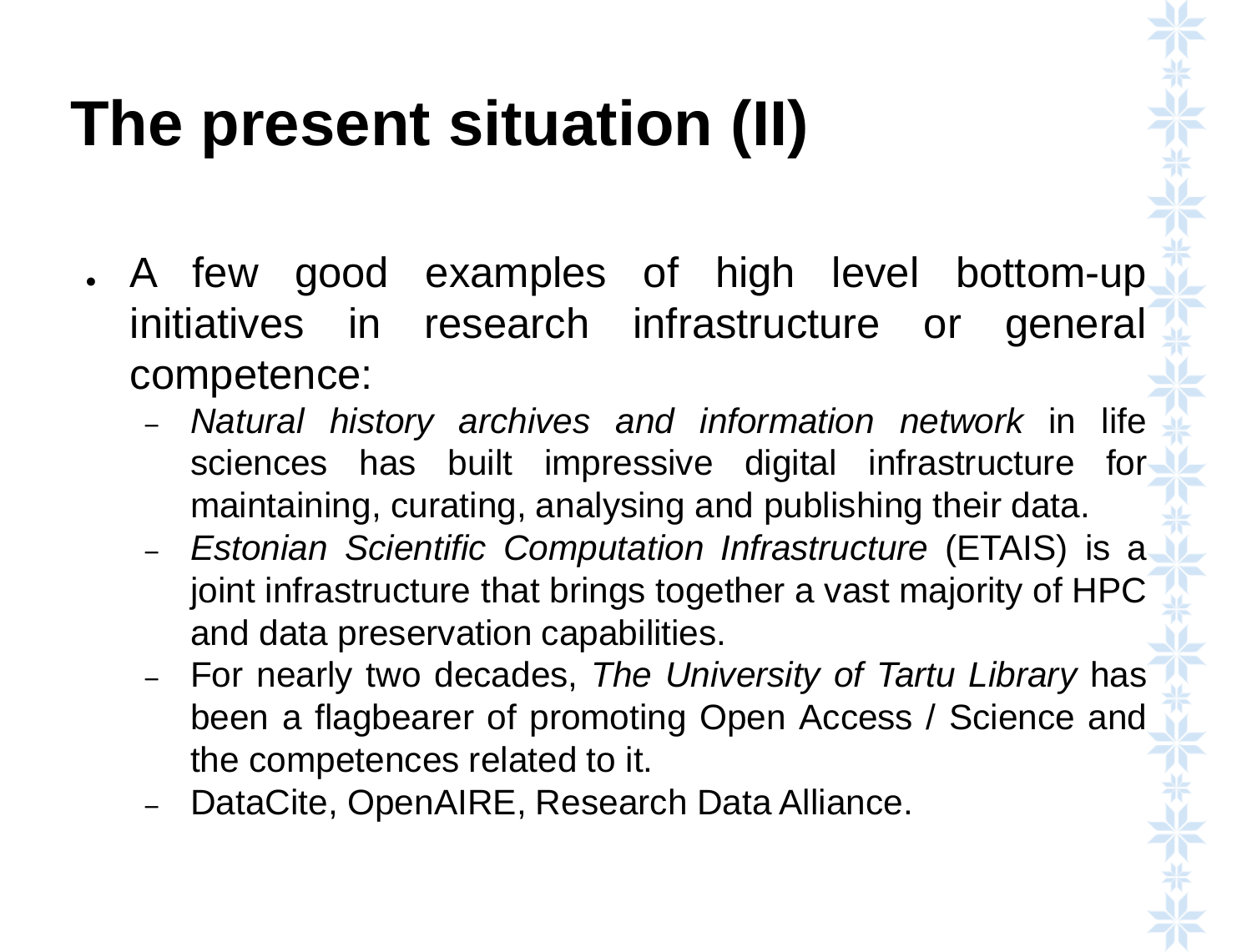### **Current actions: updating legislation**

- A thorough **renewal of "Organisation of Research and Development Act"** – a legislative framework for R&D in Estonia.
- . So far Open Access / Science was not included.
- The new Act (~2023+) will most likely have **an Open Science mandate that will refer to research results in general, meaning both publications and data**.
- . Secondary publishing right is also under discussion.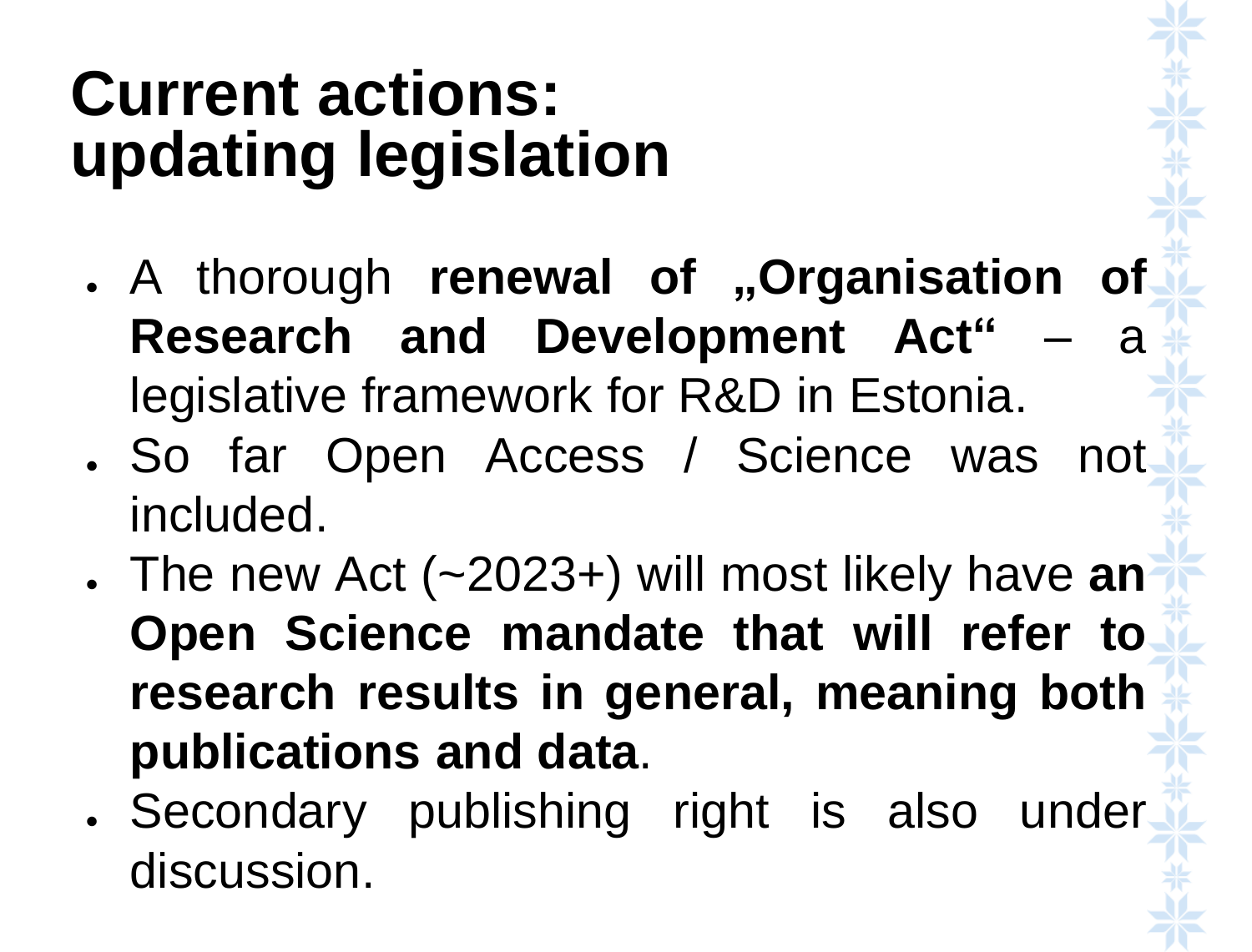#### **Current actions: strategic planning 2021-2035**

- 2021-2035: a new **strategy for R&D, innovation and enterpreneurship**.
- . Open Science, promoting the wider use of research results, is one of the goals or actions of the strategy.
- . In order to bring Open Science to life, legislation and the strategy are very important, but the level of depth is rather general. To elaborate on the more specific subtopics of Open Science, a supporting document for the stategy is needed.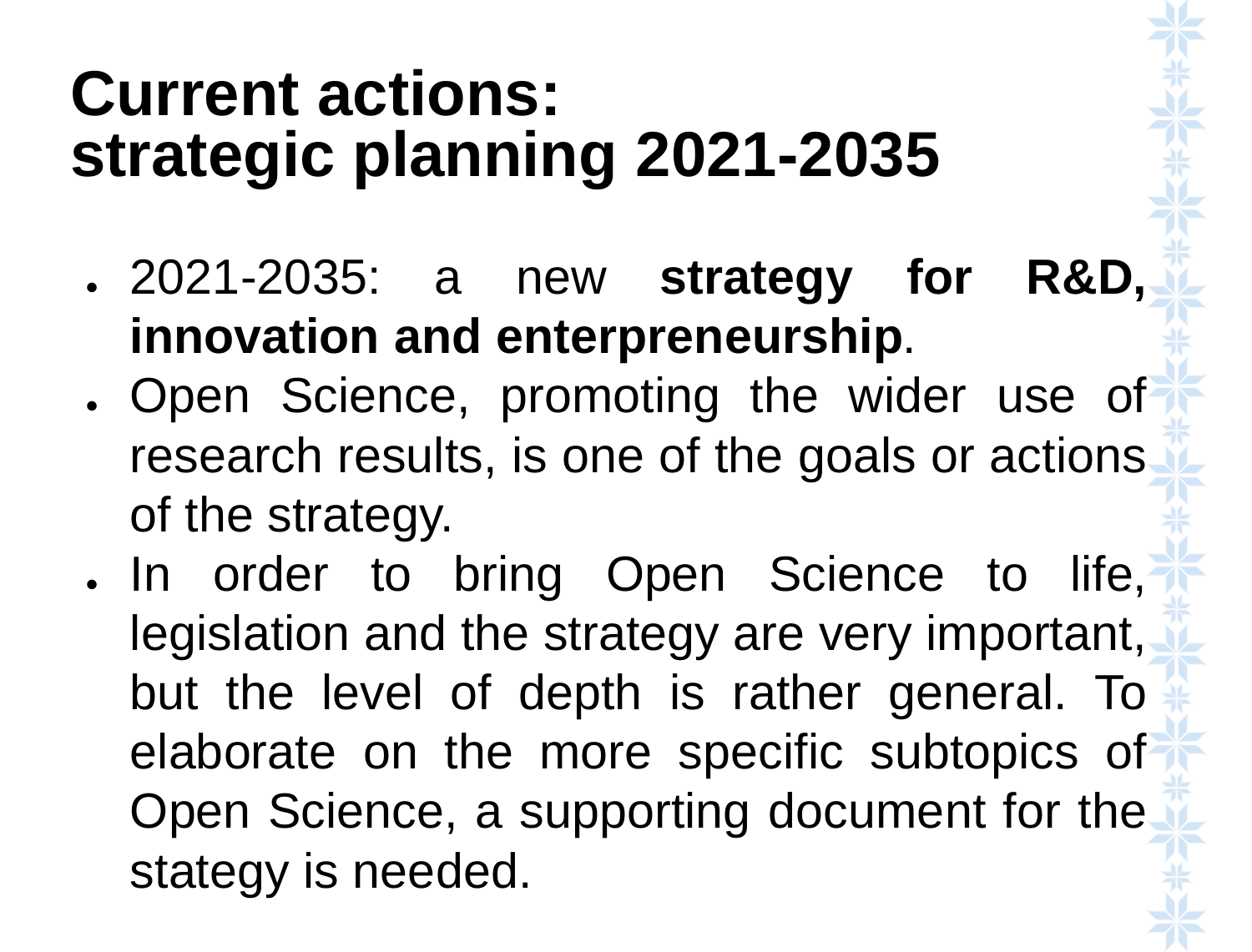### **Current actions: Estonian Open Science Framework**

- . The framework, that could also be called the Estonian Open Science policy, is a supporting document for the general strategy for R&D, innovation and enterpreneurship and sets *five goals* for the R&D funded by the public sector:
	- Publications are freely available.
	- Data is freely available following FAIR-principle.
	- Researchers, enterpreneurs, and the wider society is aware of the essence and the benefits of Open Science.
	- The neccessary infrastructure will be provided.
	- Open Science will be taken into account in funding decisions and research assessment.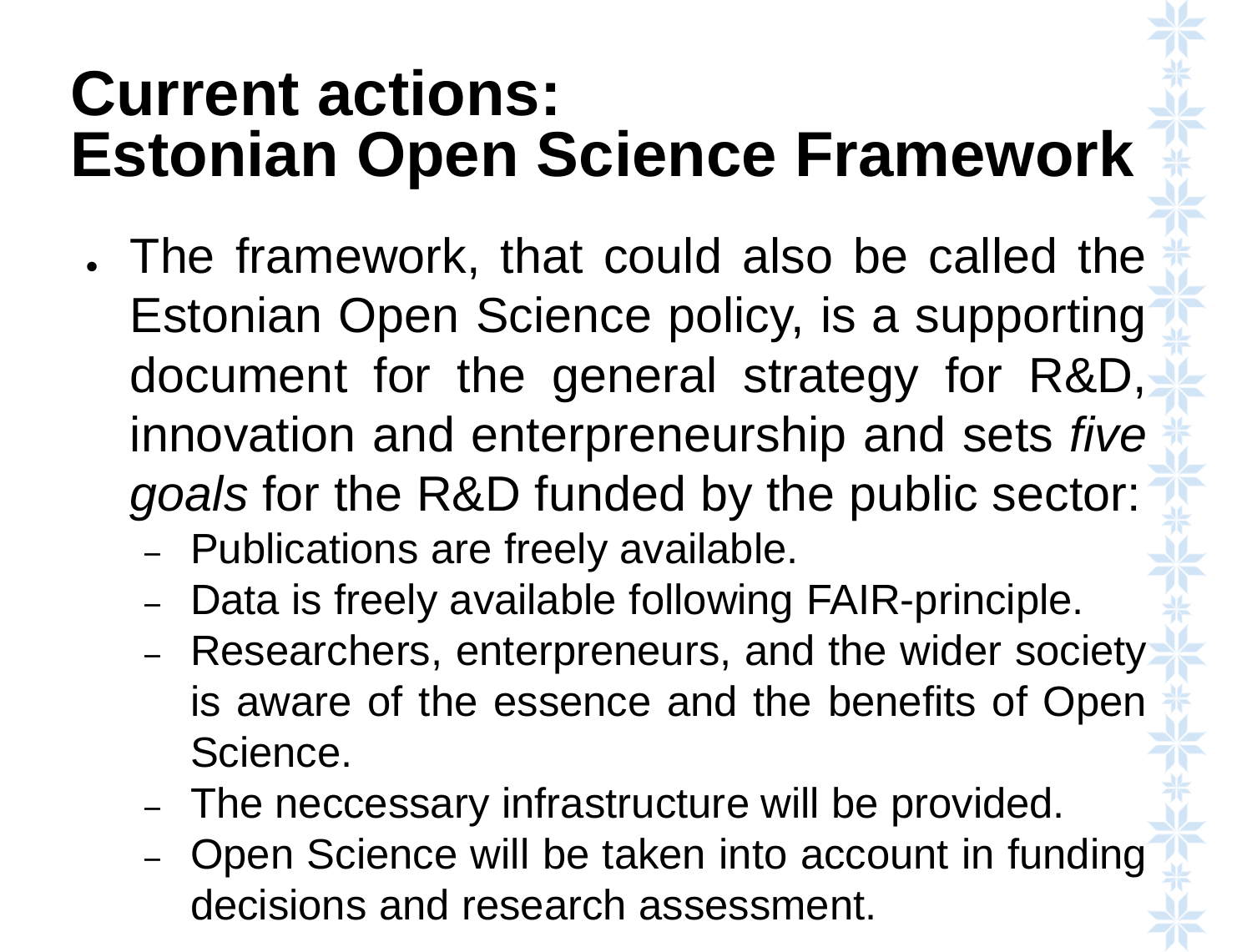### **Current actions: Estonian Open Science Framework**

- Open Science goals often rely infrastructure. The framework pays special attention to infrastructure needs:
	- **HPC (under a separate action plan, but in coordination)**: Estonian Scientific Computation Infrastructure
	- **Data managment, preservation and the neccessary training**:

a proposed Open Science competence centre that is built upon existing resources (competence, infrastructure). Topdown / bottom-up initiative.

– Estonian research infrastructure roadmap. Many roadmap objects are linked to ESFRI objects and EOSC. Bottom-up initiatives.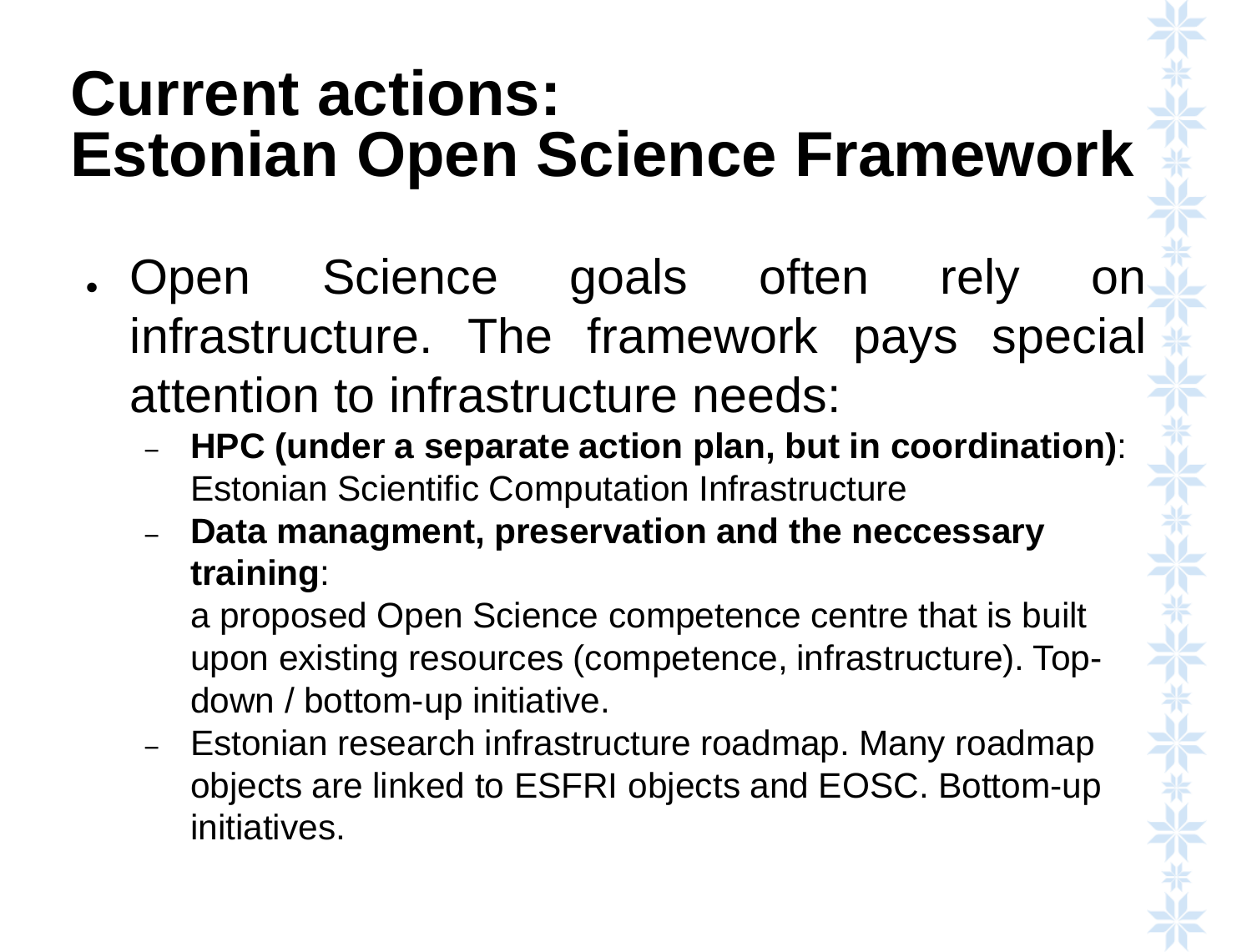## **Conclusion**

- . Many new developments in R&D strategic planning in general, including Open Science.
- . Successful implementation of Open Science requires support on many levels: Act > strategy > policy framework > action plan.
- . Research ecosystem goes way beyond the borders of one state, therefore sufficent crossborder harmony in policy approach is needed.